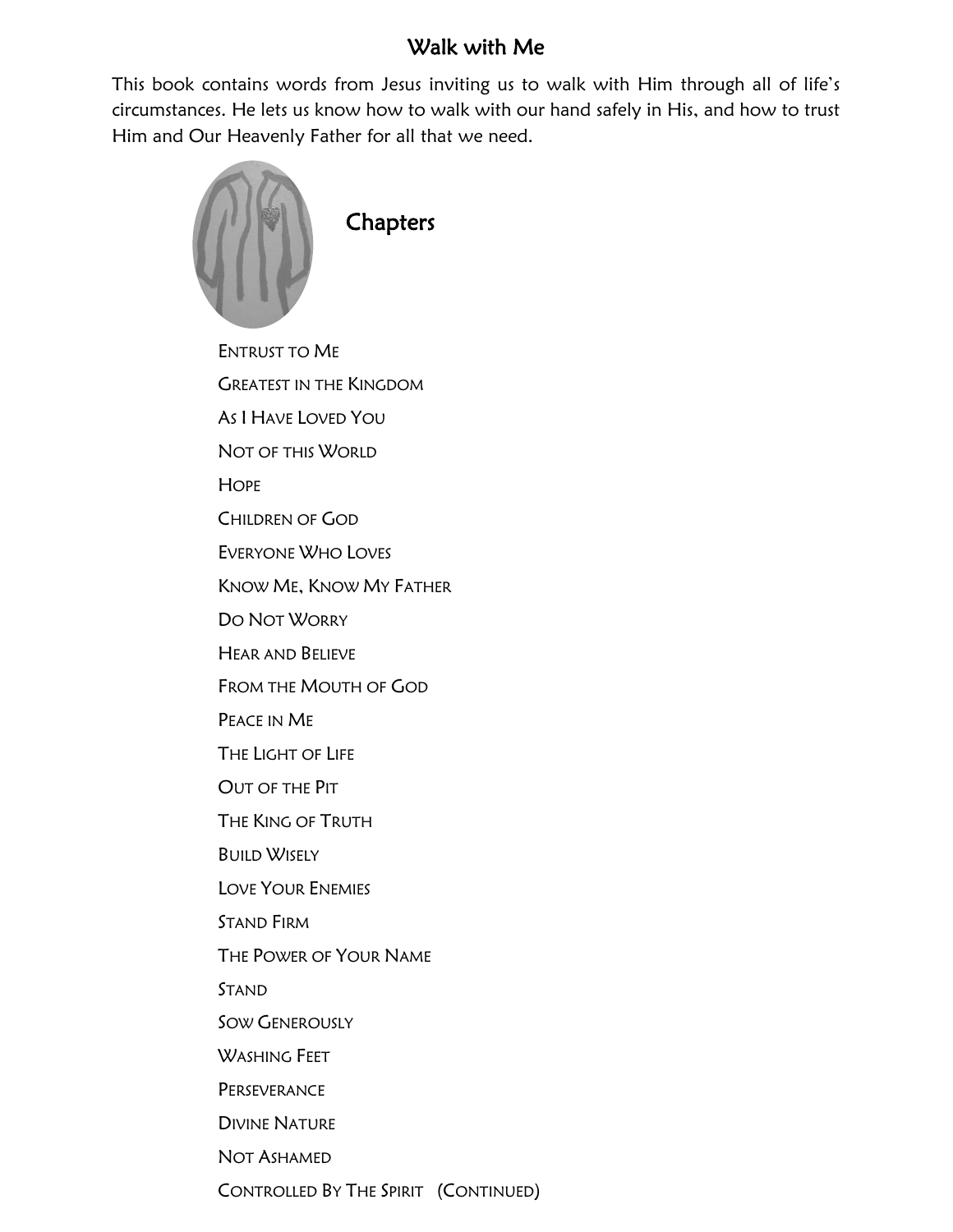ADORN RIGHTEOUSNESS TRUST REST ACCEPT WHAT I SAY YOUR LIGHT

## SAMPLE CHAPTER

## Entrust to Me

When they hurled their insults at him, he did not retaliate, when he suffered, he made no threats, instead he entrusted himself to him who judges justly. He himself bore our sins in his body on the tree, so that we might die to sins and live for righteousness; by his wounds you have been healed. For you were like sheep going astray, but now you have returned to the Shepherd and Overseer of your souls. (1 Peter 2:23-25)

*My child,*

 *I entrusted Myself and My well- being to My Father for you. I died so you might also be dead to sin. I live now so you might live; whole and complete in the righteousness I have purchased for you. All you need to do is entrust yourself to Me – your heart, your life, your future and past. The price has been paid, the damage restored, the way made sure, sealed by My blood.*

 *I entrusted Myself to the will of My Father, who loved you so greatly that He sent Me to die. I entrusted My will to Him for your greater good so that you may now entrust your will to Me. You need not fear, because the same love that sent Me, sends you to live a life of peace and grace (unmerited favor). Just as My Father was present with Me, I will be present with you*

 *Because of My pain and suffering, your pain will be released and your suffering will come to an end. My body bore your sins. You died to sin when I took your sin upon Myself. You have been redeemed. You are now free to live the life for which you were created:*

- *Free to entrust your will to Mine, or hold it from Me.*
- *Free to travel far with Me, or not venture out with Me at all.*
- *Free to move forward, and free to return to your troubled past; a past without hope and the realization of My love for you.*

 *Know I go before you to prepare the way to greater glory. Glory from My Father illuminating your next steps. Glory greater than all your sins; life changing, majestic, magnificent glory that comes as a manifestation of My*